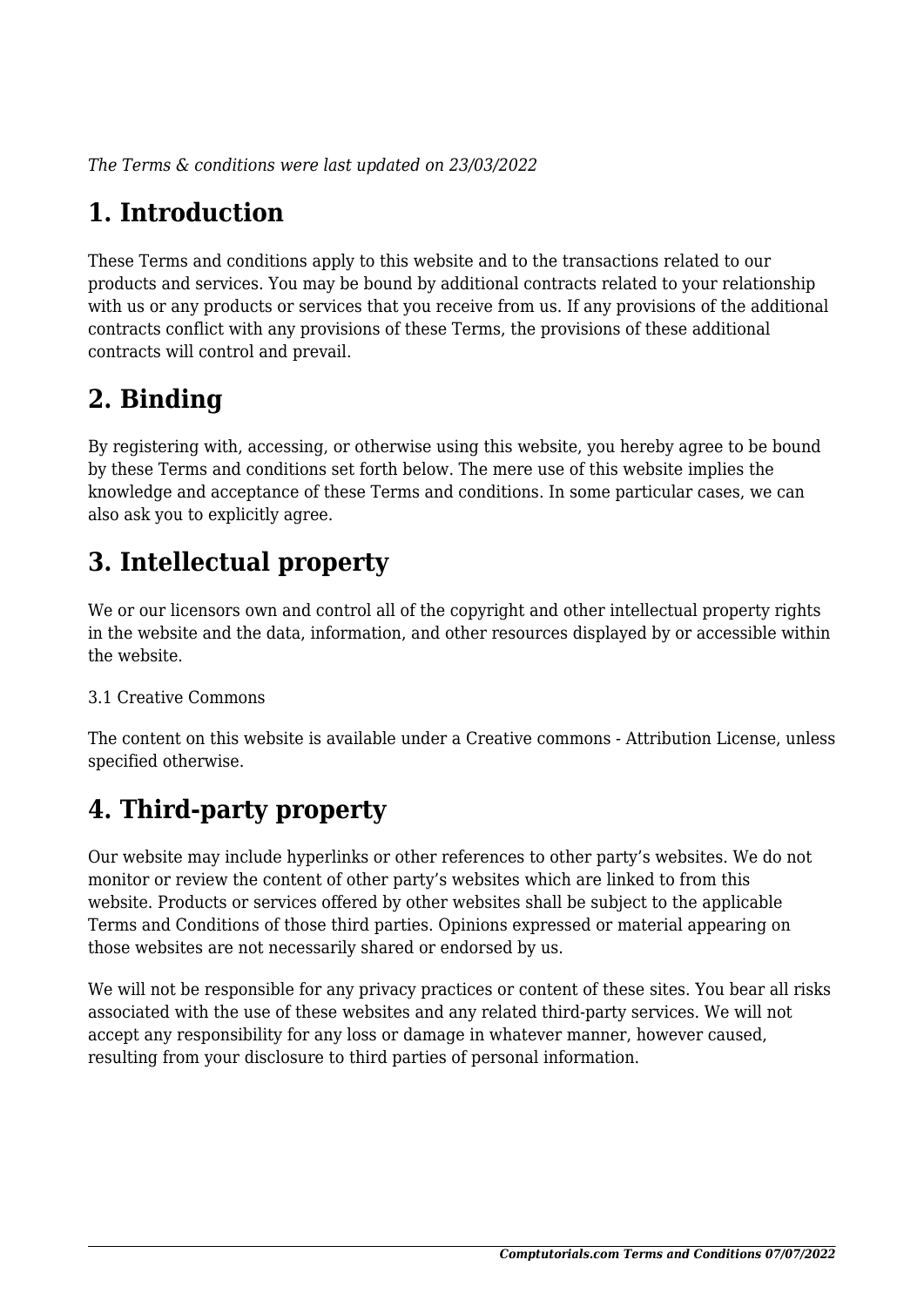#### **5. Responsible use**

By visiting our website, you agree to use it only for the purposes intended and as permitted by these Terms, any additional contracts with us, and applicable laws, regulations, and generally accepted online practices and industry guidelines. You must not use our website or services to use, publish or distribute any material which consists of (or is linked to) malicious computer software; use data collected from our website for any direct marketing activity, or conduct any systematic or automated data collection activities on or in relation to our website.

Engaging in any activity that causes, or may cause, damage to the website or that interferes with the performance, availability, or accessibility of the website is strictly prohibited.

## **6. Idea submission**

Do not submit any ideas, inventions, works of authorship, or other information that can be considered your own intellectual property that you would like to present to us unless we have first signed an agreement regarding the intellectual property or a non-disclosure agreement. If you disclose it to us absent such written agreement, you grant to us a worldwide, irrevocable, non-exclusive, royalty-free license to use, reproduce, store, adapt, publish, translate and distribute your content in any existing or future media.

## **7. Termination of use**

We may, in our sole discretion, at any time modify or discontinue access to, temporarily or permanently, the website or any Service thereon. You agree that we will not be liable to you or any third party for any such modification, suspension or discontinuance of your access to, or use of, the website or any content that you may have shared on the website. You will not be entitled to any compensation or other payment, even if certain features, settings, and/or any Content you have contributed or have come to rely on, are permanently lost. You must not circumvent or bypass, or attempt to circumvent or bypass, any access restriction measures on our website.

#### **8. Warranties and liability**

Nothing in this section will limit or exclude any warranty implied by law that it would be unlawful to limit or to exclude. This website and all content on the website are provided on an "as is" and "as available" basis and may include inaccuracies or typographical errors. We expressly disclaim all warranties of any kind, whether express or implied, as to the availability, accuracy, or completeness of the Content. We make no warranty that:

- this website or our content will meet your requirements;
- this website will be available on an uninterrupted, timely, secure, or error-free basis.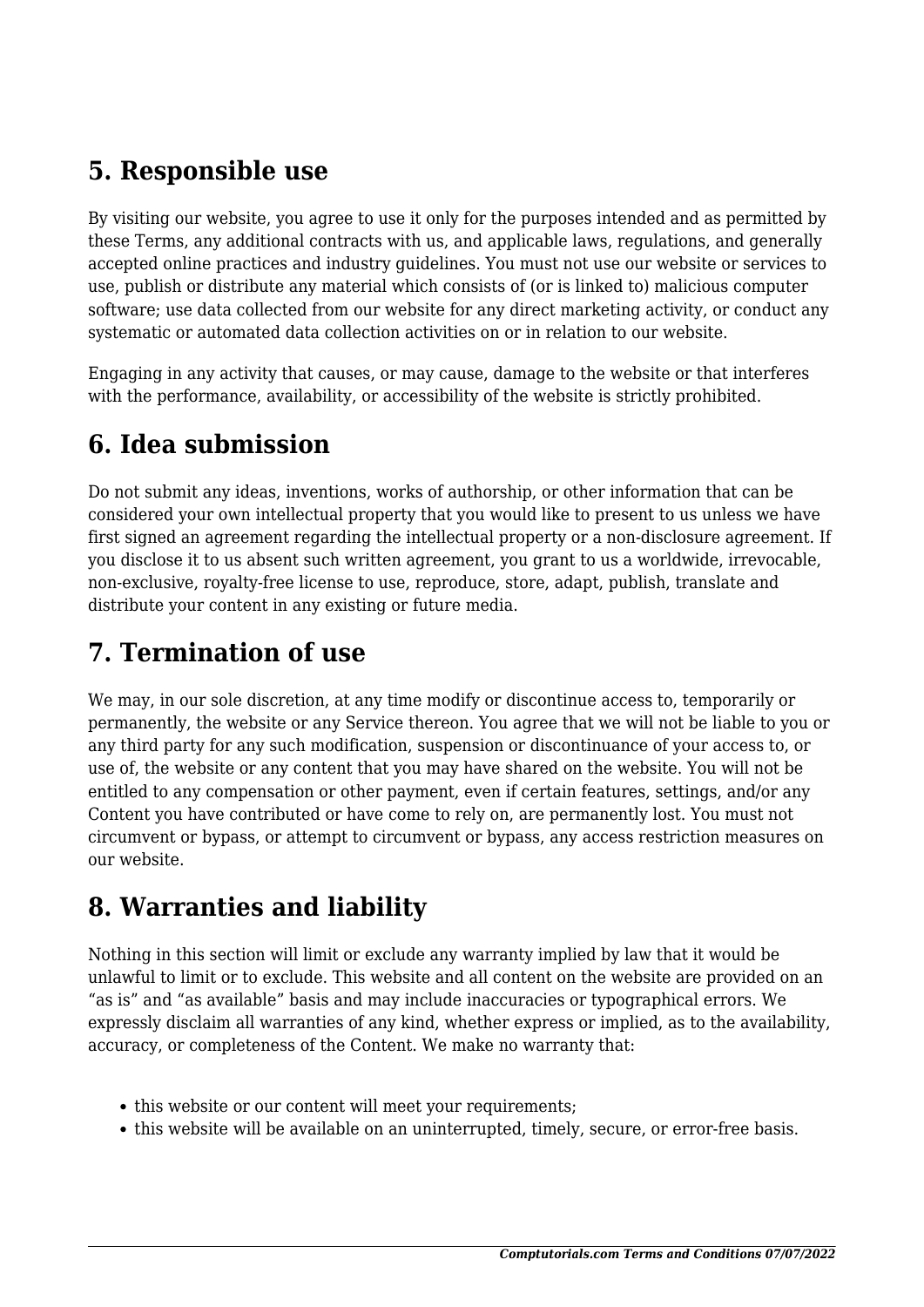Nothing on this website constitutes or is meant to constitute, legal, financial or medical advice of any kind. If you require advice you should consult an appropriate professional.

The following provisions of this section will apply to the maximum extent permitted by applicable law and will not limit or exclude our liability in respect of any matter which it would be unlawful or illegal for us to limit or to exclude our liability. In no event will we be liable for any direct or indirect damages (including any damages for loss of profits or revenue, loss or corruption of data, software or database, or loss of or harm to property or data) incurred by you or any third party, arising from your access to, or use of, our website.

Except to the extent any additional contract expressly states otherwise, our maximum liability to you for all damages arising out of or related to the website or any products and services marketed or sold through the website, regardless of the form of legal action that imposes liability (whether in contract, equity, negligence, intended conduct, tort or otherwise) will be limited to the total price that you paid to us to purchase such products or services or use the website. Such limit will apply in the aggregate to all of your claims, actions and causes of action of every kind and nature.

#### **9. Privacy**

To access our website and/or services, you may be required to provide certain information about yourself as part of the registration process. You agree that any information you provide will always be accurate, correct, and up to date.

# **10. Export restrictions / Legal compliance**

Access to the website from territories or countries where the Content or purchase of the products or Services sold on the website is illegal is prohibited. You may not use this website in violation of export laws and regulations of Ireland.

# **11. Assignment**

You may not assign, transfer or sub-contract any of your rights and/or obligations under these Terms and conditions, in whole or in part, to any third party without our prior written consent. Any purported assignment in violation of this Section will be null and void.

#### **12. Breaches of these Terms and conditions**

Without prejudice to our other rights under these Terms and Conditions, if you breach these Terms and Conditions in any way, we may take such action as we deem appropriate to deal with the breach, including temporarily or permanently suspending your access to the website, contacting your internet service provider to request that they block your access to the website, and/or commence legal action against you.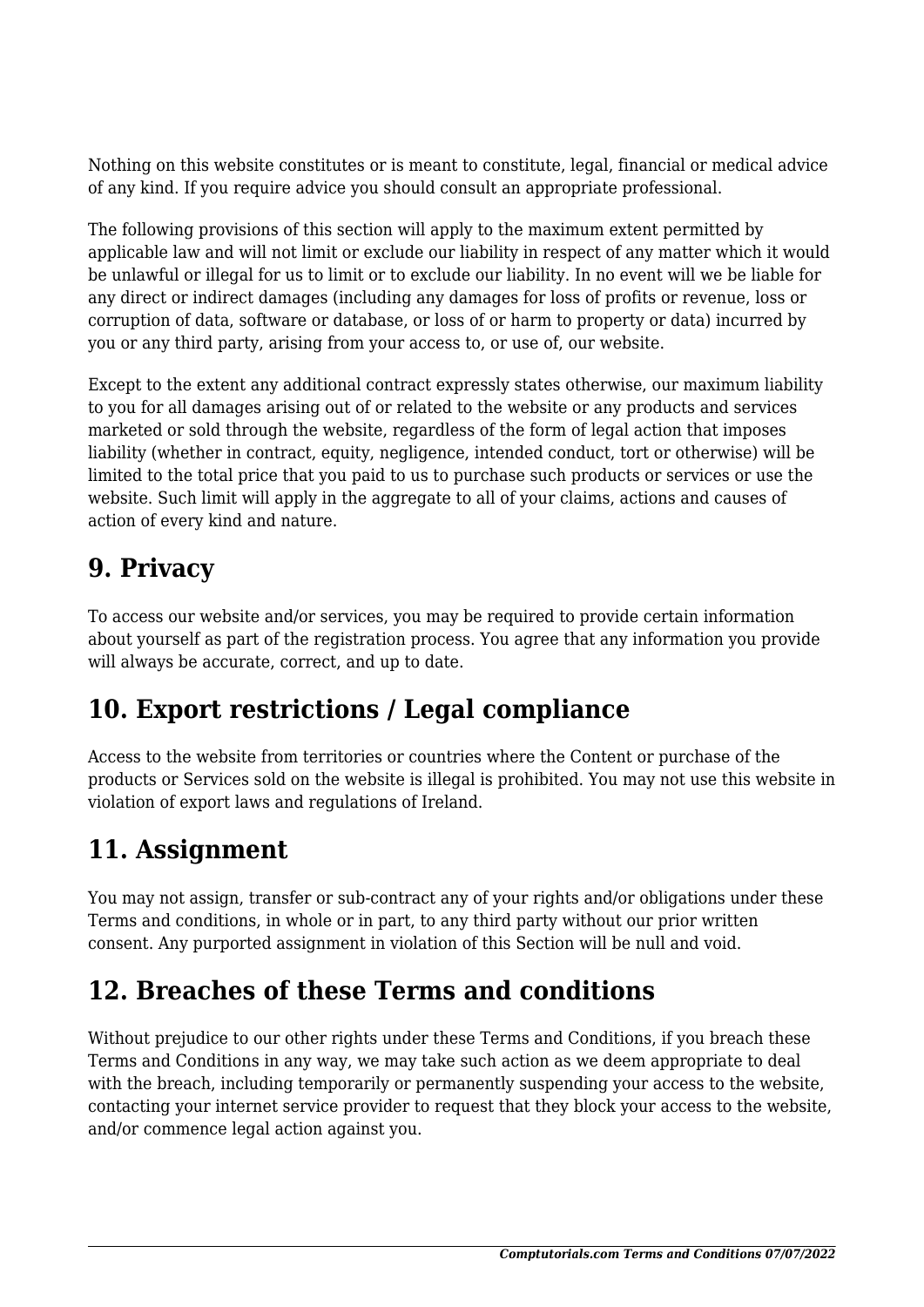# **13. Indemnification**

You agree to indemnify, defend and hold us harmless, from and against any and all claims, liabilities, damages, losses and expenses, relating to your violation of these Terms and conditions, and applicable laws, including intellectual property rights and privacy rights. You will promptly reimburse us for our damages, losses, costs and expenses relating to or arising out of such claims.

#### **14. Waiver**

Failure to enforce any of the provisions set out in these Terms and Conditions and any Agreement, or failure to exercise any option to terminate, shall not be construed as waiver of such provisions and shall not affect the validity of these Terms and Conditions or of any Agreement or any part thereof, or the right thereafter to enforce each and every provision.

#### **15. Language**

These Terms and Conditions will be interpreted and construed exclusively in English. All notices and correspondence will be written exclusively in that language.

#### **16. Entire agreement**

These Terms and Conditions shall constitute the entire agreement between you and Comp Tutorials in relation to your use of this website.

# **17. Updating of these Terms and conditions**

We may update these Terms and Conditions from time to time. It is your obligation to periodically check these Terms and Conditions for changes or updates. The date provided at the beginning of these Terms and Conditions is the latest revision date. Changes to these Terms and Conditions will become effective upon such changes being posted to this website. Your continued use of this website following the posting of changes or updates will be considered notice of your acceptance to abide by and be bound by these Terms and Conditions.

# **18. Choice of Law and Jurisdiction**

These Terms and Conditions shall be governed by the laws of Ireland. Any disputes relating to these Terms and Conditions shall be subject to the jurisdiction of the courts of Ireland. If any part or provision of these Terms and Conditions is found by a court or other authority to be invalid and/or unenforceable under applicable law, such part or provision will be modified, deleted and/or enforced to the maximum extent permissible so as to give effect to the intent of these Terms and Conditions. The other provisions will not be affected.